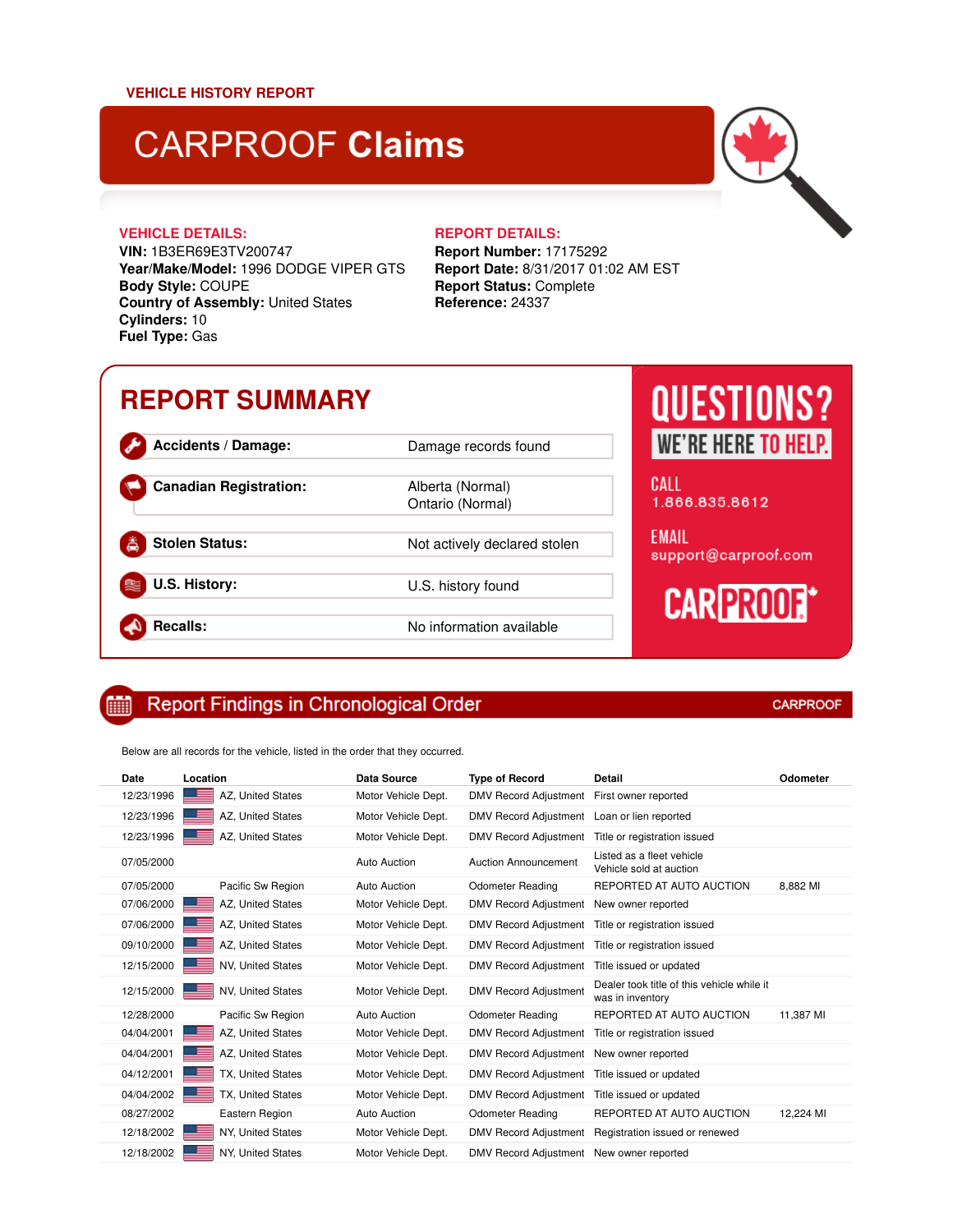| Date       | Location                   | <b>Data Source</b>       | <b>Type of Record</b>                         | Detail                         | Odometer  |
|------------|----------------------------|--------------------------|-----------------------------------------------|--------------------------------|-----------|
| 12/18/2002 | NY, United States          | Motor Vehicle Dept.      | DMV Record Adjustment                         | Title issued or updated        |           |
| 12/18/2002 | NY, United States          | Motor Vehicle Dept.      | DMV Record Adjustment Loan or lien reported   |                                |           |
| 02/01/2003 | TX, United States          | Motor Vehicle Dept.      | DMV Record Adjustment Title issued or updated |                                |           |
| 07/01/2004 | Laconia, NH, United States |                          | Odometer reading                              |                                | 13,820 *U |
| 01/12/2006 | NH, United States          | Motor Vehicle Dept.      | DMV Record Adjustment Loan or lien reported   |                                |           |
| 01/12/2006 | NH, United States          | Motor Vehicle Dept.      | DMV Record Adjustment New owner reported      |                                |           |
| 01/12/2006 | NH, United States          | Motor Vehicle Dept.      | DMV Record Adjustment Title issued or updated |                                |           |
| 02/04/2008 | Canada                     | Motor Vehicle Dept.      | Import Record                                 | Imported as: Normal            |           |
| 02/04/2008 | Import Record, Canada      | Motor Vehicle Dept.      | <b>Registration Records</b>                   | Registered/Renewed             |           |
| 02/20/2008 | Ontario, Canada            | Motor Vehicle Dept.      | Canadian Renewal                              | Registration issued or renewed |           |
| 05/14/2008 | Alberta, Canada            | Motor Vehicle Dept.      | Canadian Renewal                              | Registration issued or renewed |           |
| 09/08/2008 | Alberta, Canada            | Motor Vehicle Dept.      | Canadian Renewal                              | Registration issued or renewed |           |
| 09/03/2009 | Alberta, Canada            | Motor Vehicle Dept.      | Canadian Renewal                              | Registration issued or renewed |           |
| 07/04/2011 | Alberta, Canada            | Motor Vehicle Dept.      | Canadian Renewal                              | Registration issued or renewed |           |
| 07/02/2014 | Alberta, Canada            | Motor Vehicle Dept.      | Canadian Renewal                              | Registration issued or renewed |           |
| 08/07/2014 | Alberta, Canada            | <b>Insurance Records</b> | Miscellaneous                                 |                                |           |
| 10/14/2014 | St Paul, Alberta, Canada   | <b>Insurance Records</b> | <b>Estimate Repair</b>                        | Left Front Corner              | 36,119 KM |

\*Unknown. The unit of measure for this odometer reading was not supplied, and cannot be provided in this report.

### Accident, Collision and Damage Detail

If the vehicle has had any history of accidents, collisions or damage in either Canada or the U.S., the records are outlined in this section.

#### **VIN:** 1B3ER69E3TV200747

#### **Police Reported Accidents**

| <b>Incident Date</b> | .ocation                           | Detail |
|----------------------|------------------------------------|--------|
|                      | No police reported accidents found |        |

#### **Accident/Damage Estimates**

Accident estimate records are generated by collision estimating facilities from the process of estimating the amount and extent of damage to a vehicle. Estimates in some cases have associated insurance claims.

| <b>Incident Date</b> | Location                 | <b>Estimate Date</b> | <b>Type of Record</b> | Detail                                 | Amount | Odometer |
|----------------------|--------------------------|----------------------|-----------------------|----------------------------------------|--------|----------|
| 08/07/2014           | St Paul, Alberta, Canada | 10/14/2014           | Estimate Repair       | Left Front Corner \$5,369.60 36,119 KM |        |          |

#### **Insurance Claims**

The insurance claims identified in this report do not include any medical pay-outs, damage to other vehicles, damage to property, towing, rental cars, or any other incidental damages.

| <b>Incident Date</b> | Location               | <b>Type of Claim</b> | Detail<br>---- | Amount       | )dometer |
|----------------------|------------------------|----------------------|----------------|--------------|----------|
| 08/07/2014           | Lа.<br>Alberta, Canada | Miscellaneous        |                | 19.00<br>55. |          |

#### **Other Damage Records**

| <b>Incident Date</b>          | Location | Tvpe of Record | Detail | Odometer |
|-------------------------------|----------|----------------|--------|----------|
| No other damage records found |          |                |        |          |

### **Canadian Registration**

This section details where in Canada the vehicle is now or has ever been registered, as well as the status (Inspection Required, Normal, Non-repairable, Rebuilt, Salvage, Stolen) of the vehicle in those jurisdictions.

| <b>Jurisdiction</b>     | Branding      | Detail                                                           |
|-------------------------|---------------|------------------------------------------------------------------|
| Alberta                 | <b>NORMAL</b> | This vehicle has been registered as Normal in this jurisdiction. |
| <b>British Columbia</b> | Not found     |                                                                  |

**CARPROOF** 

**CARPROOF**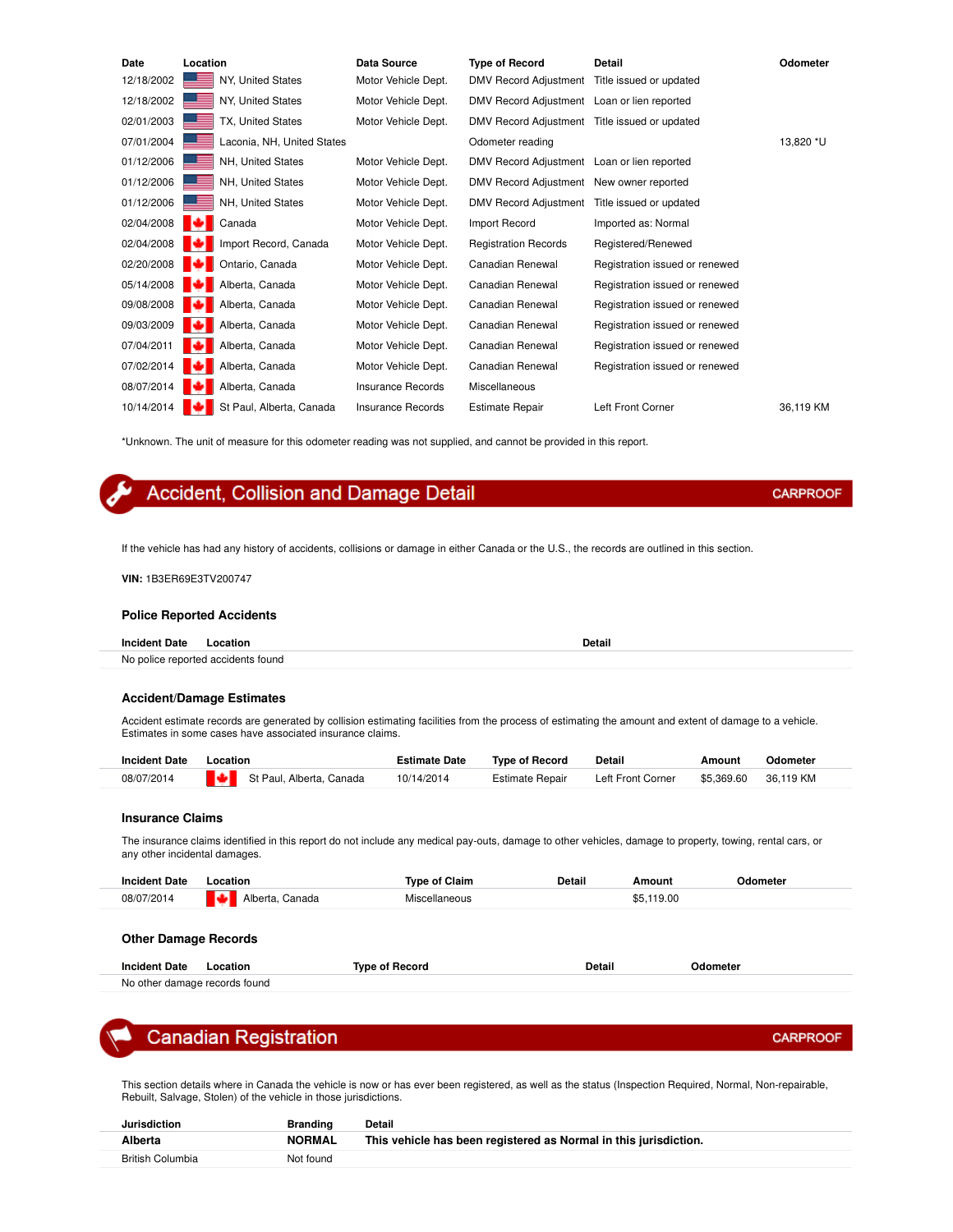| <b>Jurisdiction</b>      | <b>Branding</b> | Detail                                                           |
|--------------------------|-----------------|------------------------------------------------------------------|
| Manitoba                 | Not found       |                                                                  |
| New Brunswick            | Not found       |                                                                  |
| Newfoundland             | Not found       |                                                                  |
| Nova Scotia              | Not found       |                                                                  |
| Northwest Territories    | Not found       |                                                                  |
| Nunavut                  | Not found       |                                                                  |
| Ontario                  | <b>NORMAL</b>   | This vehicle has been registered as Normal in this jurisdiction. |
| Prince Edward Island     | Not found       |                                                                  |
| Quebec                   | Not found       |                                                                  |
| Saskatchewan             | Not found       |                                                                  |
| <b>Yukon Territories</b> | Not found       |                                                                  |

### **Stolen Vehicle Check**

This section outlines data from the Canadian Police Information Centre (CPIC), which is operated by the RCMP under the stewardship of National Police Services, on behalf of the Canadian law enforcement community.

#### **Stolen Vehicle Check**

Not declared stolen.



#### **Import Into Canada - Information from the Registrar of Imported Vehicles (RIV)**

This vehicle has been imported into Canada from the US. For more information than is set out below, please contact RIV (www.riv.ca).

**Imported Into Canada As:** Normal **Case/Dossier:** J268569 **Import Date:** 02/04/2008 **Entered Customs:** 02/04/2008 **Inspection Date:** 02/15/2008

### **United States Vehicle History**

In addition to information about the vehicle's history in Canada, CARPROOF also searches for information about the vehicle's history in the United States. If we discover any events in the U.S., you will find them below. Details about accidents, collisions and damage, or any import records will appear in the preceding sections of your report.

| <b>U.S. History Records</b>              |
|------------------------------------------|
| Registration records found<br>=          |
| Import records found<br><u>e de la p</u> |
| Odometer records found                   |



No safety recall information available as of the date/time that this report was generated. For additional safety recall information and non-safety related recall campaigns, please contact DODGE or visit Dodge's website.

## **Other Records**

CARPROOF searches many other data providers for vehicle details, and if there are any records found, the balance will appear in this section.

| Date                   | ddress | Data Source | <b>Detail</b> | Odometer |
|------------------------|--------|-------------|---------------|----------|
| No other records found |        |             |               |          |
|                        |        |             |               |          |

**CARPROOF** 

**CARPROOF** 

**CARPROOF** 

### **CARPROOF**

**CARPROOF**